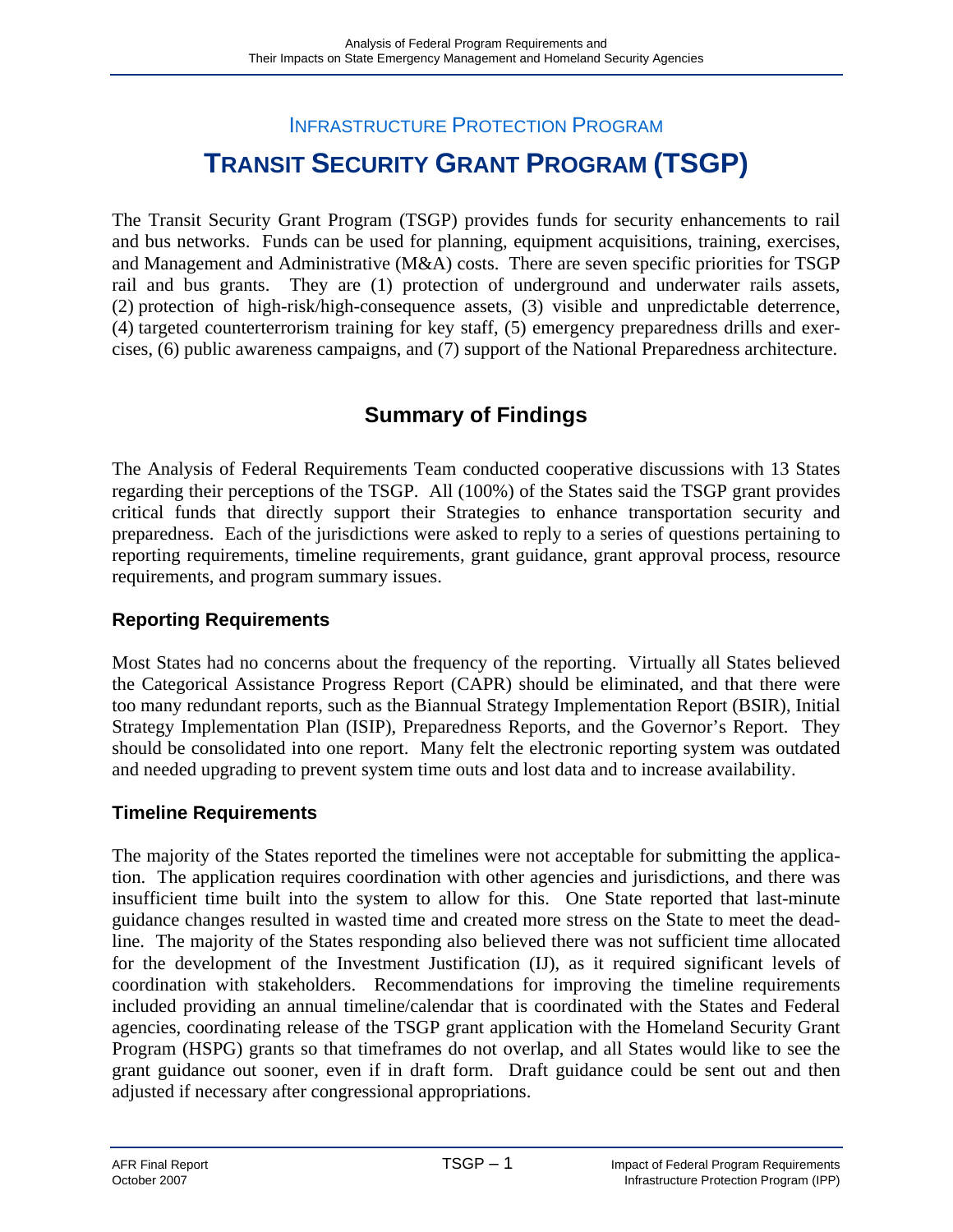### **Grant Guidance**

The States overwhelmingly agreed the grant guidance is not overly lengthy. States on both sides of this issue strongly agree the guidance has recently improved. Most States found the grant guidance to be understandable, while some are still having difficulty with ambiguous or vague terminology. All States would like to see the grant guidance sent out to States no later than mid-October so that the 60-day deadline would come before the holiday season. Recommendations for improving grant guidance included providing a matrix that lists changes and additions in program guidance and authorized equipment, training, and M&A costs as well as establishing checklists covering timelines.

### **Grant Approval Process**

A majority (77%) of the States involved in the TSGP did not have any significant issues regarding the length of the grant approval process. A few States raised concerns over the role of the Transportation Security Administration (TSA) with the TSGP. Some believe the TSA should not be setting policy, which they have been perceived as doing. Others raised concerns over the length of time it takes to get a project approved and funded by the U.S. Department of Homeland Security (DHS). Additionally, comments were offered by the States to improve the TSGP, including the following: States would like to receive periodic updates on the status of their application; the State Administrative Agency (SAA) should be expected and required to review all grant submissions coming from the State, including those involving the U.S. Coast Guard (USCG) and TSA; and timelines for the approval process need to be established.

### **Resource Requirements**

The range of personnel required by and assigned to manage the TSGP grant was from 0.2 to 5 full-time equivalents (FTEs). Most of the States believed the staffing levels were sufficient to administer the program. Funding of personnel in States is hampered by the 5% maximum for M&A of the total grant funding. States have a need for computer software and hardware to administer the grant funds. They would like outreach materials to provide to local transit authorities. Lastly, States have identified travel as a non-personnel requirement. To administer the program properly, additional travel funds to various local jurisdictions and to Federal conferences are needed.

### **Program Summary Issues**

The majority of the States said the TSGP increased their preparedness, supported their State Strategy, and assisted them in supporting the National Preparedness Goal. All States believed this program is making a positive contribution to preparedness in their State, especially in the Urban Area Security Initiative (UASI) areas. Six States added comments including the program is being well received by local governments, supports training and increases security of stakeholders, and has assisted with evacuation planning. Many of the States offered several overall comments for the TSGP, including the following: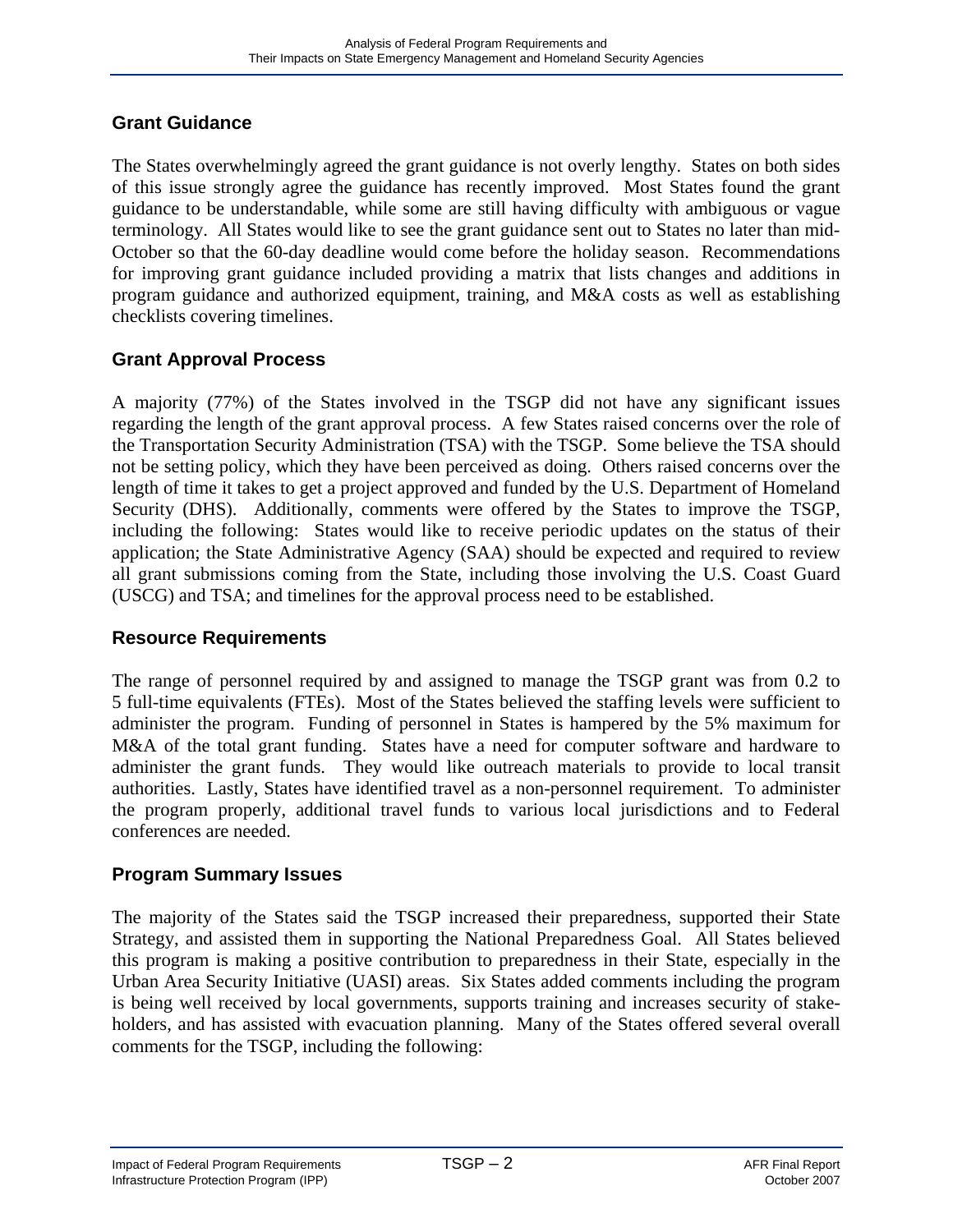- Provide written, clear, and direct guidance, especially given the change in management to TSA.
- Create a schedule of grant applications—a calendar that can spread the workload over time for applicants.
- The SAA should be the applicant and should have some level of authority to approve project modifications, possibly up to 20% similar to 2005 guidance.
- Operate the port and transit grants in parallel and role the ferry grant into the ports grant rather than the transit grant, as there is more interface between ferry and port operations.

## **Program Requirements Impacting State Emergency Management/Homeland Security Agencies**

### **1. Reporting Requirements**

### **a. Is the frequency of the reporting requirements a concern of the State?**

**Yes** 2 **No** 10 **Unanswered** 1

Most States had no concerns about the frequency of the reporting requirements, and there were no specific negative comments offered by the two States that had concerns.

### **b. Are there any unnecessary reporting requirements?**

**Yes** 6 **No** 6 **Unanswered** 1

Six States reported there were unnecessary reporting requirements and felt the CAPR should be eliminated and that there were too many redundant reports, such as the BSIR, ISIP, Preparedness Reports, the Governor's Report, etc. One State felt the BSIR is unnecessary and of virtually no help to the States.

### **c. Are any of these reporting requirements covered in other Federal program requirements?**

**Yes** 3 **No** 9 **Unanswered** 1

The only example offered in this section was that the Homeland Security Exercise and Evaluation Program covered some of these reporting requirements.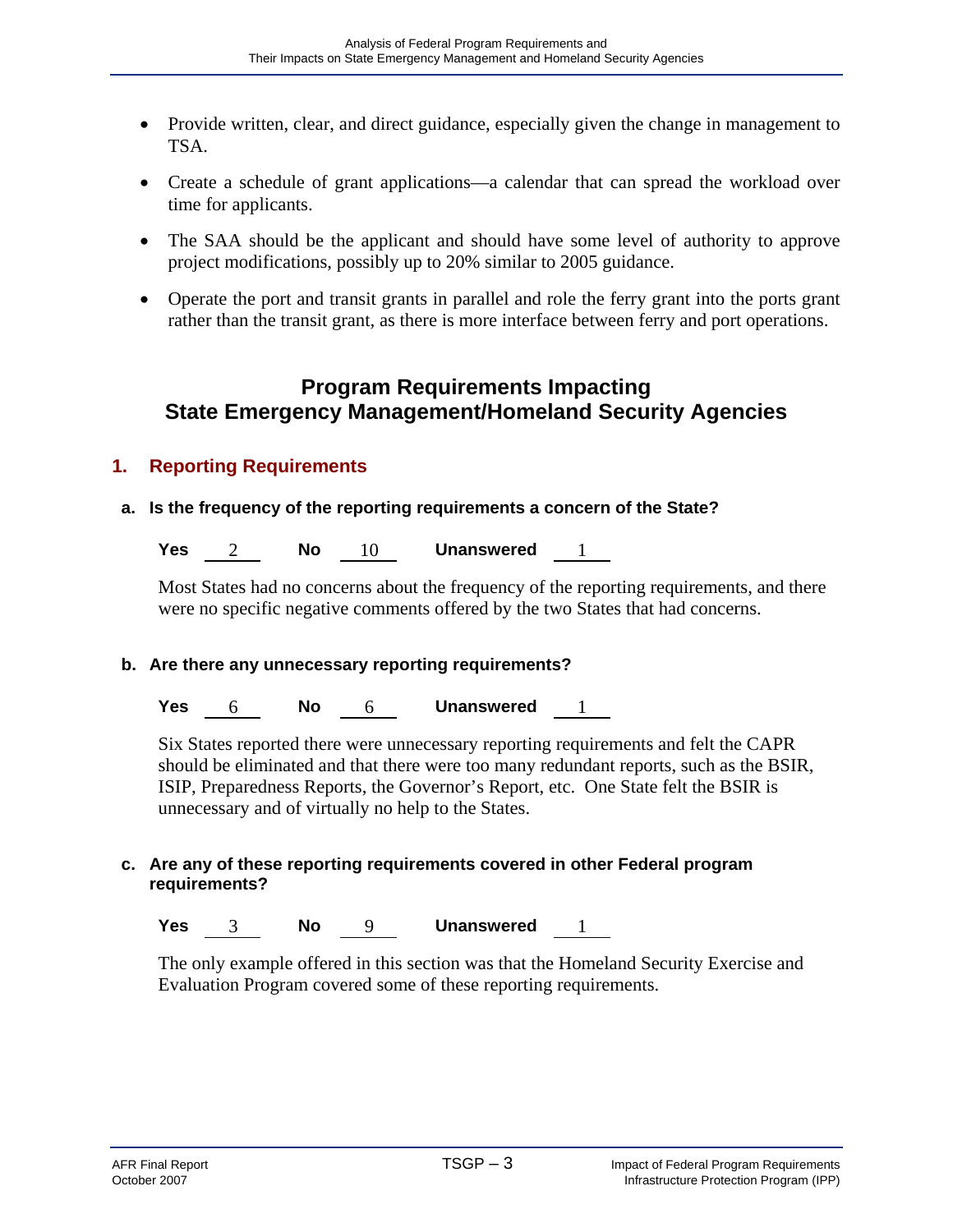### **d. Is the electronic reporting submittal process for this program a concern?**

**Yes** 5 **No** 7 **Unanswered** 1

The assessment tool collected data in four categories:

- 31% of the respondents said it takes too long to input data.
- 38% indicated they had system availability issues.
- 23% indicated they have lost data previously entered.
- 38% have experienced the system timing out during use.

Additionally, a couple of States pointed out that large documents are difficult to upload and that updates, in general, are difficult to accomplish. Overall, it was felt the system is not user-friendly, especially to the local authorities.

#### **e. Suggested improvements.**

A number of States felt the CAPR should be eliminated and the BSIR be made more userfriendly. In that regard, these States felt there should be added upload capability, and there should be a single portal with one password. Lastly, they felt the system should better capture progress and accomplishments to be more helpful to the States.

### **2. Timeline Requirements**

### **a. Are timeline requirements acceptable for submitting the program application?**

**Yes** 5 **No** 8

The majority of the States reported the timelines were not acceptable for submitting the application. The application requires coordination with other agencies and jurisdictions. One State reported that last minute guidance changes resulted in wasted time and created more stress on the State to meet the deadline.

### **b. Are timeline requirements acceptable for Investment Justification plans?**

### **Yes** 6 **No** 5 **Unanswered N/A** 2

The IJ plan is the largest component of the application. Of the States reporting the timelines are not acceptable, their main concern was there is not enough time to engage stakeholders in the process and fully develop the projects.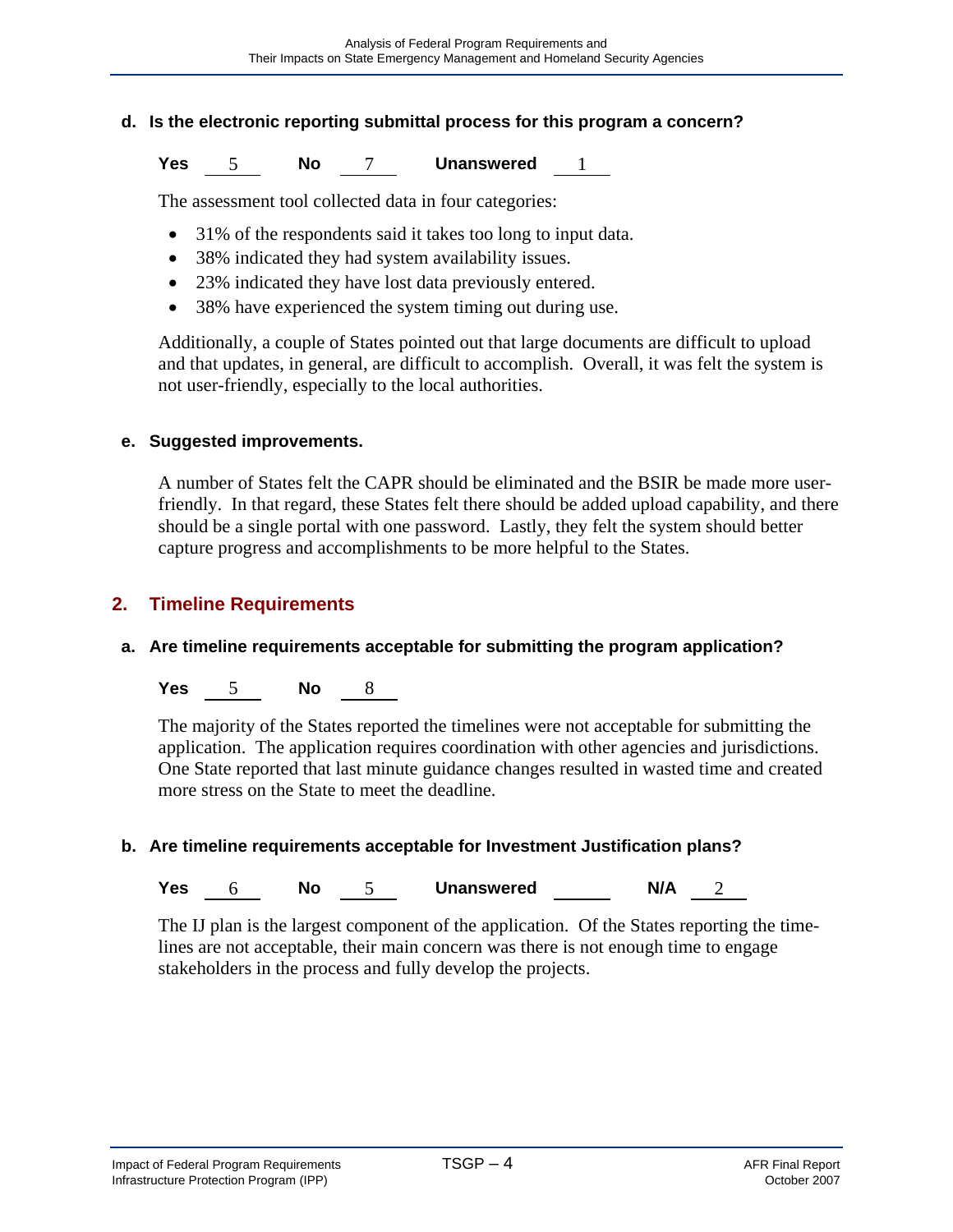### **c. Are timeline requirements acceptable for financial reporting?**

**Yes** 12 **No Unanswered** 1

Almost all States felt the timeline requirements were acceptable for financial reporting. No other specific comments were received.

#### **d. Are timeline requirements acceptable for program reporting?**

**Yes** 11 **No** 1 **Unanswered** 1

The vast majority of States felt the timeline requirements were acceptable for program reporting. Some States said their concerns were also identified in this section of the HSGP. Recommendations for improvement included increasing the time the BSIR is open to report for at least 60 days, if not left open all year. States felt this would result in higher quality reports, particularly those that use local data.

#### **e. Are there other timeline issues?**

Other timeline issues included the following:

- Changing guidance during the application period resulted in more time being needed.
- Timelines too short and overlapping with other grant programs.
- One State reported National Environmental Policy Act requirements for Fiscal Year (FY) 2006 were unclear and slowed the process.

### **f. What recommended improvements do you have regarding the timeline requirements?**

Recommended improvements included the following:

- Provide an annual timeline/calendar that is coordinated with the States and that Federal agencies be required to follow it. The calendar should be consistent from year to year.
- Coordinate release of the grant application with the HSPG grants so that timeframes do not overlap. Stagger grant application periods.
- The vast majority of States would like to see the grant guidance out sooner, even if in draft form, and Federal timeline commitments met. Draft guidance could be sent out and then adjusted if necessary after congressional appropriations.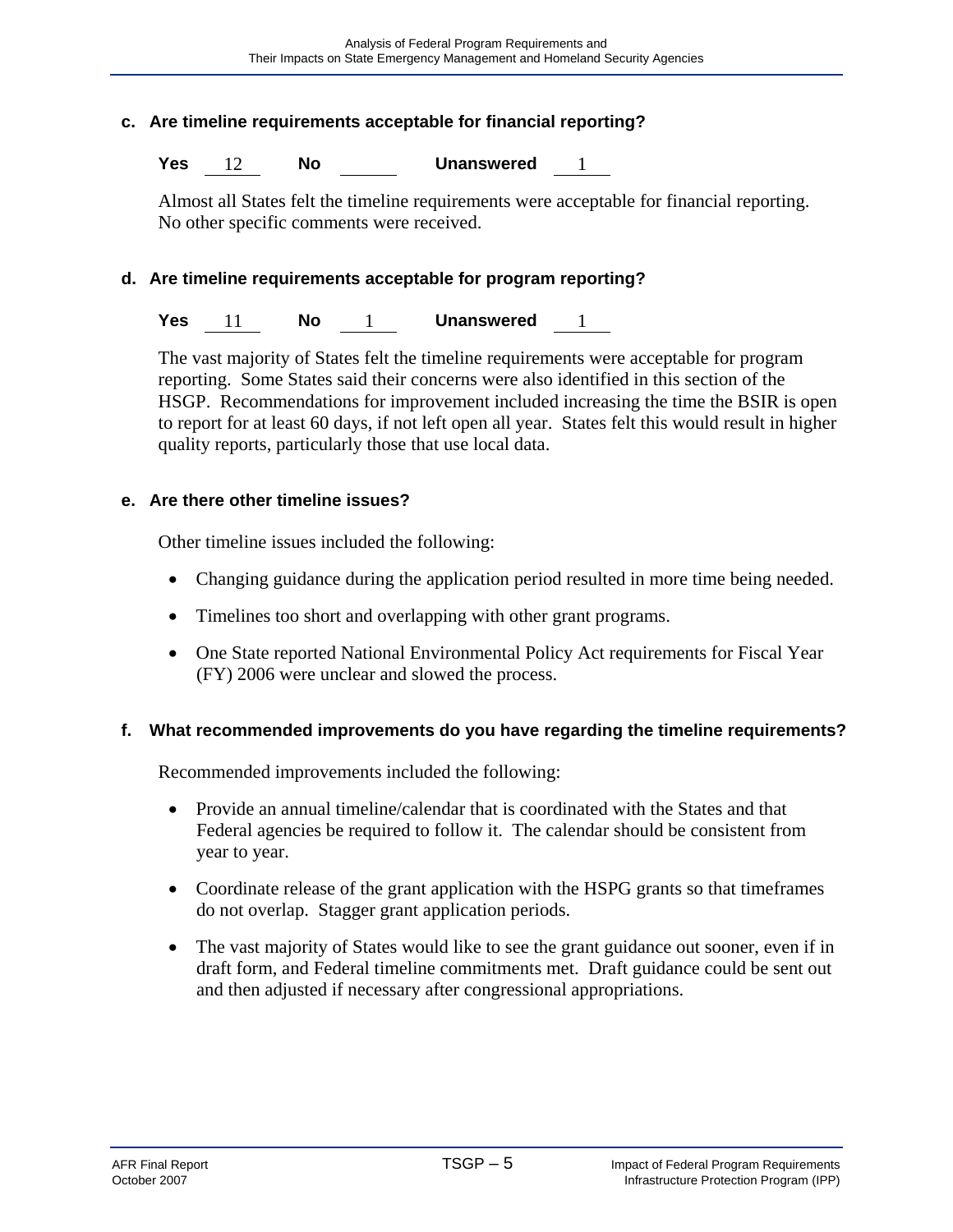### **3. Grant Guidance**

### **a. Is the grant guidance too lengthy?**

### **Yes** 1 **No** 12

The States overwhelmingly found the grant guidance is not too lengthy. States on both sides of this issue strongly agree the guidance has recently improved. Some of the States suggested that as the guidance becomes more complex, they rely more and more on their Preparedness Officers for assistance.

### **b. Is the grant guidance understandable?**

**Yes** 8 **No** 5

Most States found the grant guidance to be understandable; however, some are still having difficulty with ambiguous or vague terminology. First-time users especially have difficulty in understanding this process.

### **c. Is the grant guidance consistent?**

**Yes** 6 **No** 7

The States are almost evenly split on consistency of the grant guidance. While six States found the guidance consistent, others voiced concerns such as the following:

- The guidance is incoherent and conflicts internally with itself—it seems that two versions were merged at the last moment—and TSA's guidance made little sense.
- The budget sheets on Grants.gov do not match the Office of Grants and Training (G&T) budget requirements found in the guidance and IJs.

### **d. Is the grant guidance timely?**

**Yes** 5 **No** 7 **Unanswered** 1

Of the four questions posed to the States regarding grant guidance, the issue of timeliness was described as the most troublesome. Common responses from States suggested the grant guidance is received too late in the process and frequently over the holidays. This delay in publication makes it very difficult to schedule workshops with State agencies to develop IJs. The States would like to receive the guidance no later than mid-October so that the 60-day deadline would come before the holiday season. The DHS Interim Review was received favorably; however, it caused States using it to have even less time to prepare. Two States recommended that publishing early draft guidance would be of great value in preparation to meet timelines. Another State commented the application period is too short given the number of questions asked and the information needed.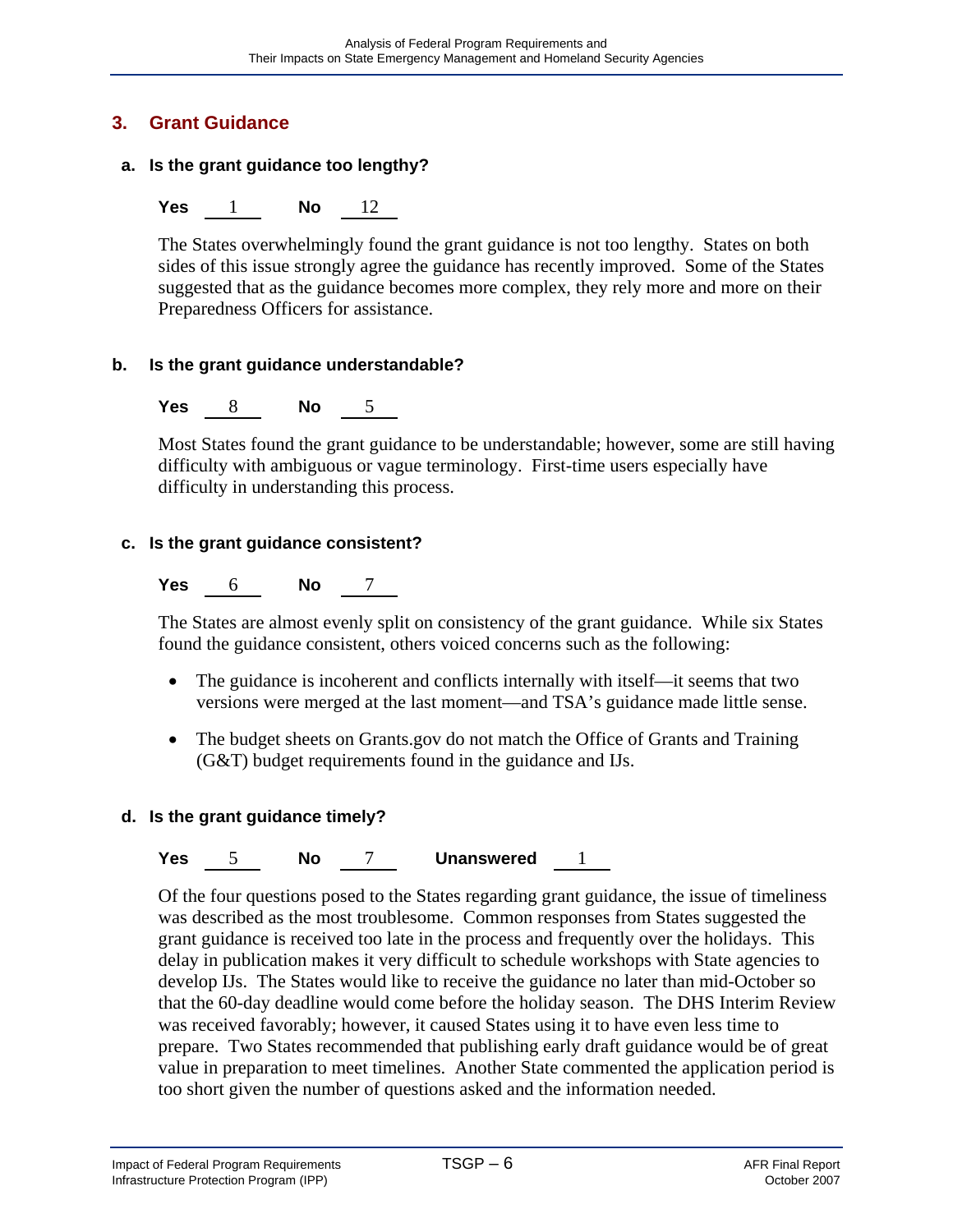### **e. Are there other grant guidance issues?**

Other grant guidance issues included the following:

- TSA should be subject matter experts, not the grant managers.
- There is a need for more timeline checklists.
- Grant guidance should drive reporting toward capability needs.

### **f. Any recommended changes for grant guidance improvement?**

Recommended changes to grant guidance included the following:

- Provide a matrix that lists changes and additions in program guidance and authorized equipment, training, and M&A costs.
- Establish checklists covering timelines.
- Demand detailed assessments of risk as the basis for requests.
- Extensive last-minute changes should be implemented the following year.
- Guidance should reflect the consensus of the working groups.
- Be consistent and provide the guidance early.

### **4. Grant Approval Process**

### **a. Do you have any concerns regarding the length of the grant approval process?**

### **Yes** 3 **No** 10

More than three quarters (77%) of the States involved in the TSGP answered "No" or did not answer when asked if they had concerns regarding the length of the grant approval process. Only a couple of comments were provided by those who responded "Yes."

One State indicated the TSGP 2006 approval was not provided until 2007, and then it was only a partial approval. Another State had the following to say: "The process is totally convoluted and TSA is unilaterally setting priorities. Requirements they are implementing are not part of the guidelines or process. Regional partnerships are being adversely affected by TSA, undermining the authority of the Regional Working Groups. The State is sitting with money in the bank and the working groups have projects ready to go, yet DHS will not give the go ahead to proceed."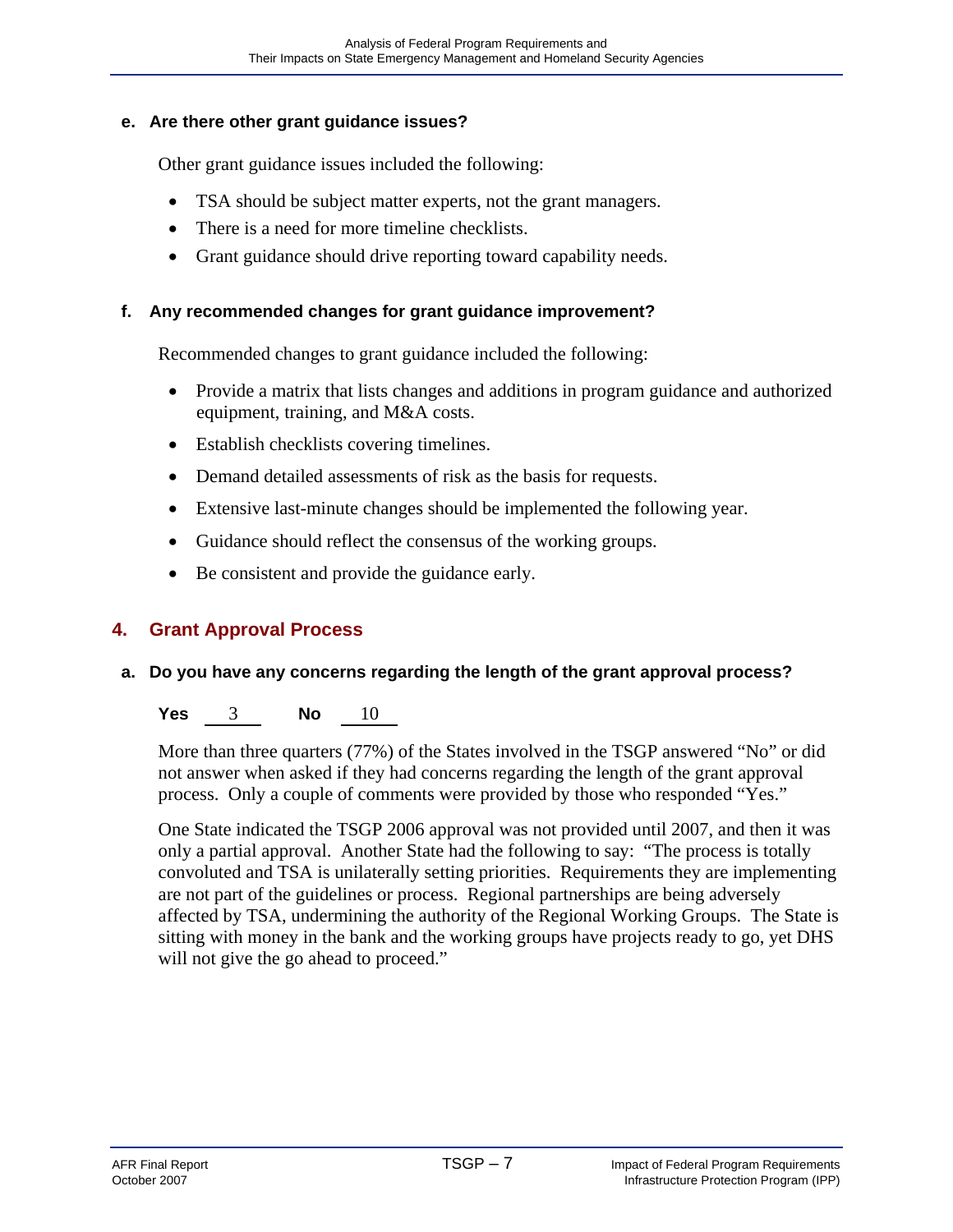#### **b. If used, is the Peer Review an acceptable process?**

#### **Yes** 5 **No** 3 **Unanswered** 5

Five (38%) of the 13 States involved in the TSGP did not answer this question. All but one indicated the Peer Review process was not applicable to TSGP. Comments from the three States answering "No" included that the Federal review process needs a Peer Review component and it should have local input, the State Regional Working Groups are a more viable Peer Review than the Federal review, and Peer Reviews must include subject matter experts from State and local organizations familiar with field operations.

#### **c. Are there other grant approval process issues?**

Five of the 13 States involved in TSGP responded to the question asking if there are other grant approval process issues. Responses provided included the following:

- Stakeholders would like to receive periodic updates on the status of their application.
- The State has received the guidance, but is unsure what action is required next.
- The Federal Government allowed applications to be resubmitted, and the State still does not know all of the projects that were approved for 2006.
- Bids have expired before approvals have been received.
- If the Federal Government (i.e., DHS) is going to unilaterally allocate funds, they should do so at the beginning of the process.

### **d. Do you have any recommended improvements to the grant approval process for the program?**

Three States provided recommended improvements to the grant approval process for TSGP. They are as follows:

- The Federal review should be tied to work group consensus.
- Write guidance and adhere to it. Current requirements being implemented are not in the guidance.
- The SAA should be expected and required to review all grant submissions from within the State, including those involving the USCG and TSA.
- Timelines for the approval process need to be established.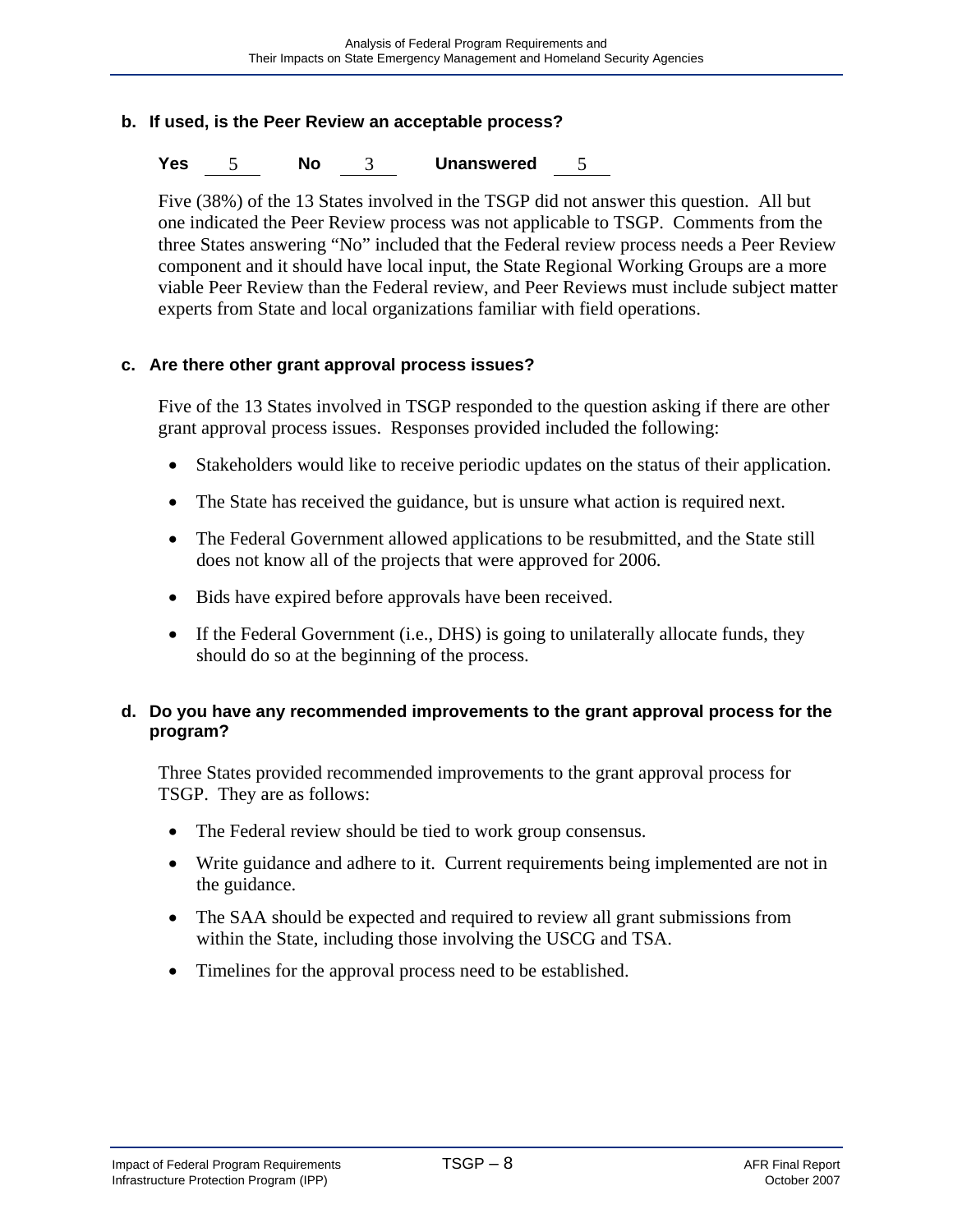### **5. Resource Requirements**

#### **a. How many full-time equivalents (FTEs) are required to administer this program?**

**Table 3** represents a composite summary of data collected from 11 States (six small, three medium, and two large) for the six Infrastructure Protection Program (IPP) grant programs.

### **Table 3. Average FTE IPP Staff for 11 States for Program/Operations and M&A**

Each State was asked the following three questions:

- 1. How many State staff are believed to be required to fully accomplish the objectives of the program?
- 2. How many State staff are currently assigned to program and operational duties?
- 3. How many State staff are currently assigned to accomplish M&A?

|             |                                          | <b>Small Population States</b><br>(<3 million)                                                                              |     |          |                             | <b>Medium Population States</b><br>(3 to 10 million) |                     |                                   | <b>Large Population States</b><br>$($ >10 million $)$ |                                |                     |  |  |  |
|-------------|------------------------------------------|-----------------------------------------------------------------------------------------------------------------------------|-----|----------|-----------------------------|------------------------------------------------------|---------------------|-----------------------------------|-------------------------------------------------------|--------------------------------|---------------------|--|--|--|
|             | <b>Total</b><br><b>Staff</b><br>Reauired | Total<br>Current<br>Current<br><b>Staff</b><br>M&A<br>Shortage<br><b>Program</b><br><b>Staff</b><br>or Need<br><b>Staff</b> |     | Reauired | Current<br>Program<br>Staff | Current<br>M&A<br><b>Staff</b>                       | Shortage<br>or Need | Total<br><b>Staff</b><br>Reauired | Current<br>Program<br><b>Staff</b>                    | Current<br>M&A<br><b>Staff</b> | Shortage<br>or Need |  |  |  |
| Average FTE | 3.4                                      | 1.6                                                                                                                         | 0.8 |          | 3.2                         | 0.5                                                  | 1.2                 | 1.5                               | 5.5                                                   | 3.7                            | 1.8                 |  |  |  |

The FTE numbers illustrate that the State role in the IPP grants is minimal and requires few additional resources. The FTE numbers, by population grouping, do not differ significantly. However, a minimum number of FTE personnel are still required to manage and administer the IPP grants regardless of State population size.

### **b. Number of FTEs currently assigned to this program.**

**Table 4** represents a composite summary of data collected from nine States (two small, four medium, and three large) for the six IPP grant programs.

### **Table 4. Average FTE IPP Staff for 9 States for M&A Staff Only**

Each State was asked the following three questions:

- 1. How many State staff are believed to be required to solely manage and administer (M&A) the program?
- 2. How many State staff currently assigned to M&A are paid by State funds?
- 3. How many State staff currently assigned to M&A are federally funded by the grant M&A allocations?

|             | <b>Small Population States</b><br>$(3 \text{ million})$ |                         |                           |                     |                          |                                | <b>Medium Population States</b><br>(3 to 10 million) |                     | <b>Large Population States</b><br>$($ >10 million $)$      |     |                           |                     |  |  |
|-------------|---------------------------------------------------------|-------------------------|---------------------------|---------------------|--------------------------|--------------------------------|------------------------------------------------------|---------------------|------------------------------------------------------------|-----|---------------------------|---------------------|--|--|
|             | Total<br>M&A<br>Reauired                                | Current<br>State<br>M&A | Current<br>Federal<br>M&A | Shortage<br>or Need | Total<br>M&A<br>Reauired | Current<br><b>State</b><br>M&A | Current<br>Federal<br><b>M&amp;A</b>                 | Shortage<br>or Need | Total<br>Current<br>M&A<br><b>State</b><br>Reauired<br>M&A |     | Current<br>Federal<br>M&A | Shortage<br>or Need |  |  |
| Average FTE | 1.3                                                     | 0.2                     | 0.9                       | 0.2                 | $\overline{2}$           | 0.6                            | 0.7                                                  | 0.7                 | 12.5                                                       | 4.8 | 5.3                       | 2.4                 |  |  |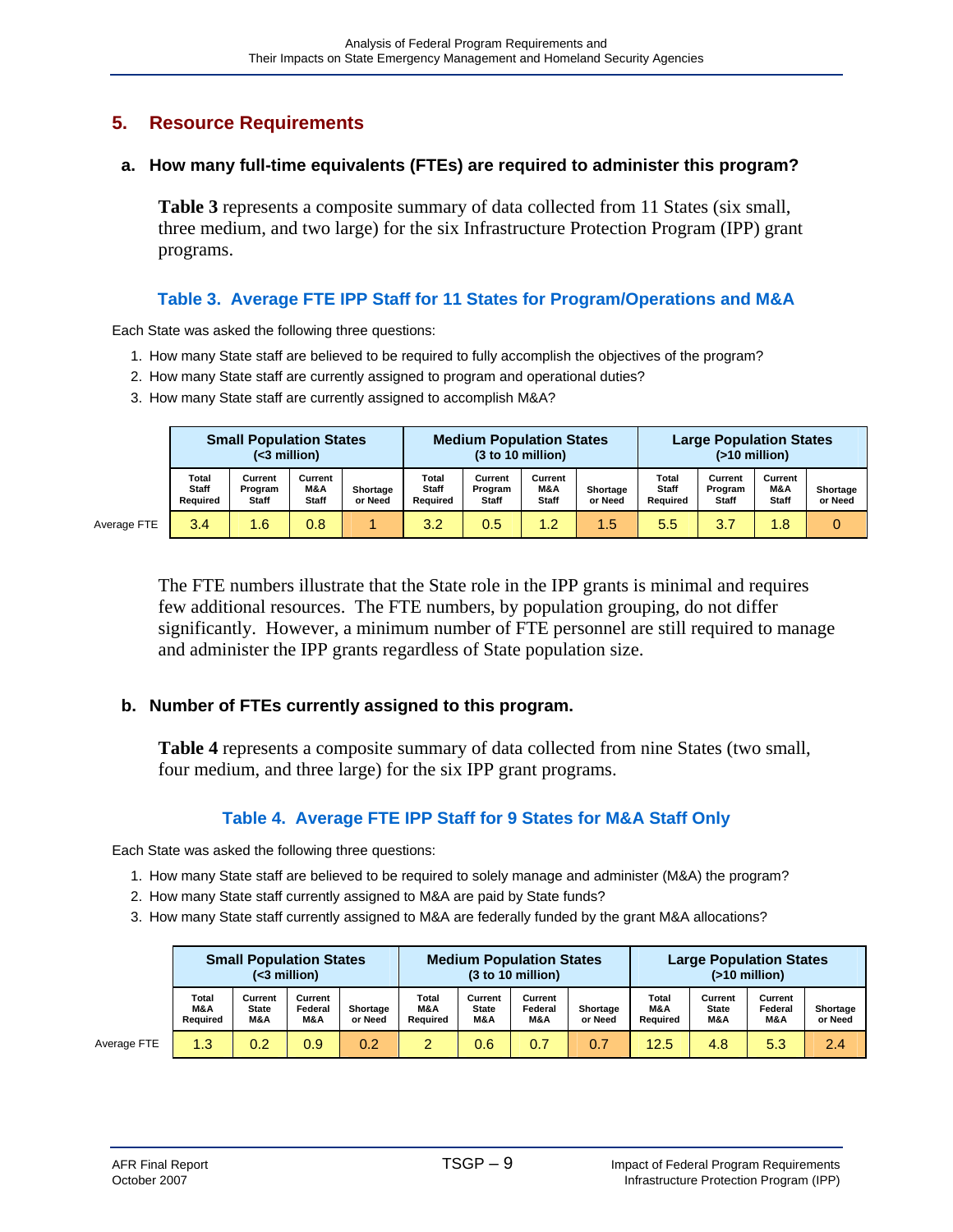**Table 4** shows the States are contributing State funding toward M&A of the IPP grants. This data supports the need to increase Federal M&A allowances to meet the requirements of IPP. State funding recommendations included raising the current 3% or 5% M&A ceiling and establishing minimum baseline funding to fully offset the need for State supplements.

### **c. If the FTEs required to administer this program are less than the FTEs currently assigned, why is there a difference?**

Several variables affect the difference between the number of FTEs assigned to the program and the number required. In those States that had a requirement for additional personnel, the primary reasons are noted below.

Funding of personnel in States is hampered by the 5% maximum for M&A of the total grant funding.

One State is using existing State staff to manage the program and providing all funding to local jurisdictions.

### **d. Are additional non-personnel resources needed to accomplish this program?**

**Yes** 4 **No** 9

Additional non-personnel resources are required for the successful accomplishment of the TSGP program. These resources include the following:

- States have a need for computer software and hardware to administer the grant funds.
- States would like outreach materials to provide to local transit authorities.
- States have identified travel as a non-personnel requirement. To administer the program properly, additional travel funds to various local jurisdictions and to Federal conferences are needed.

### **e. Other issues related to the personnel/resources for this program.**

For a minimal amount of funding available in the TSGP grant, the States are expending a high percentage of staff time managing the program.

### **f. Recommended improvements for the personnel/resources for this program.**

The States recommended important considerations for the TSGP program that could improve personnel and other resourcing:

• An increase of the limit on M&A from 5% to a higher amount would help to alleviate the manpower shortage that exists in administering the grant.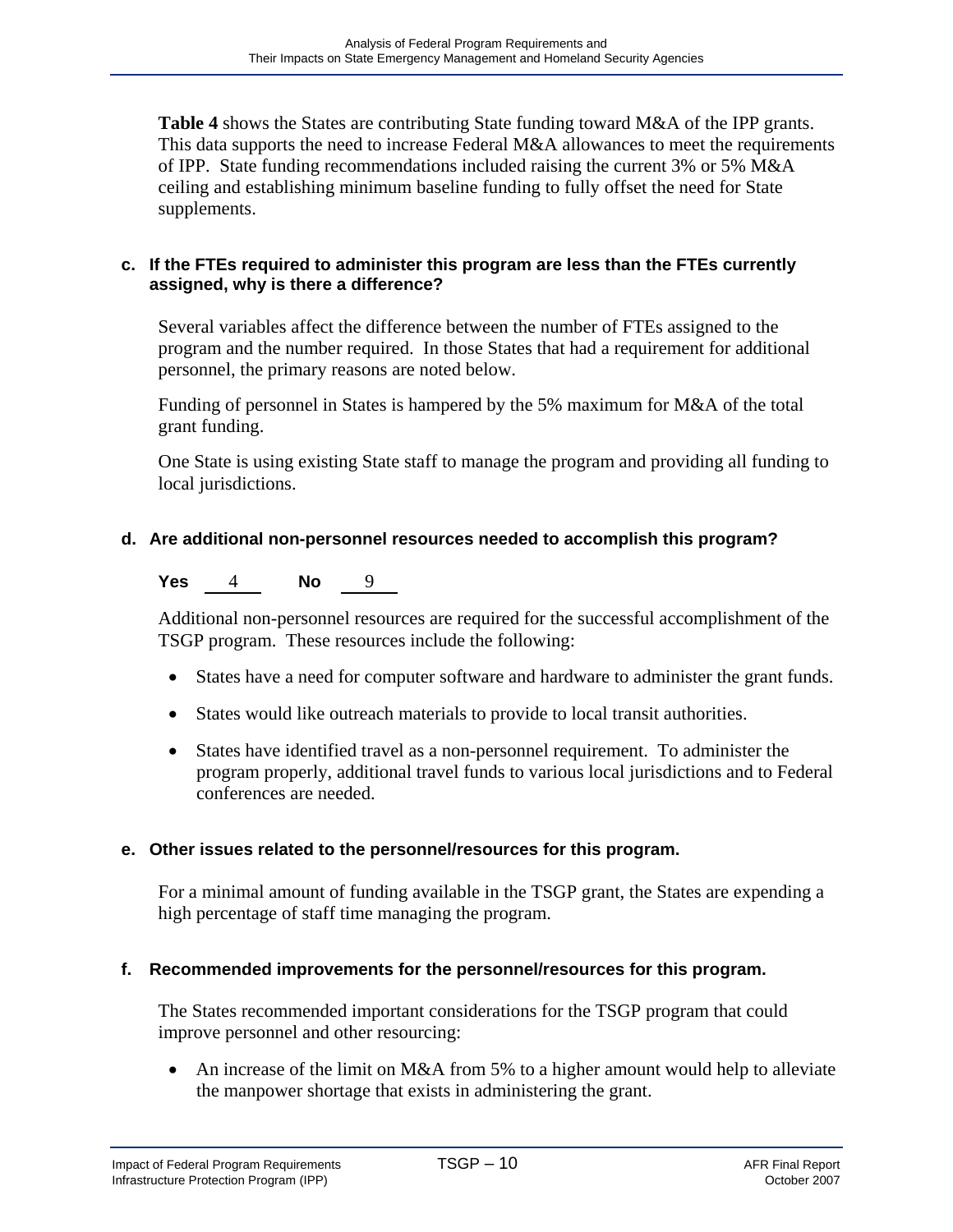• Provide the States with grants management tools, such as an electronic management system to lessen the workload on State staff.

### **6. Program Summary Issues**

### **a. Does this program improve preparedness in your State?**

### **Yes** 13 **No**

All States believe this program is making a positive contribution to preparedness in their State, especially in UASI areas. Six States added comments, including that the program is being well received by local governments, supports training and increases security of stakeholders, and has assisted with evacuation planning. One other State expressed concern for the State versus Federal priorities and the time to gain project approval. At the time of the interview in June (2007), FY05 projects were being completed and 2006/2007 projects had been submitted and were awaiting approval.

### **b. Does this program support your State's Homeland Security Strategy?**

### **Yes** 13 **No**

All States responded that this grant provides critical funds that directly support their objectives to enhance transportation security and preparedness. Quicker approval for projects will expedite progress.

### **c. Does the program support the National Preparedness Goal?**

### **Yes** 13 **No**

There was total agreement that TSGP supports the National Preparedness Goal. Comments were added that it helps achieve this by educating the public, developing partnerships, improving information sharing, supporting interoperability, and, in general, supporting the missions of Prevent and Deter.

### **d. Are there any program requirements or items related to this program not previously discussed?**

**Yes** 7 **No** 6

Communications of and rationale for changes to guidance, meetings with cities without including State representation, and the high level to which any change must go for approval were all subjects mentioned by States as needing attention since program management was transferred to TSA.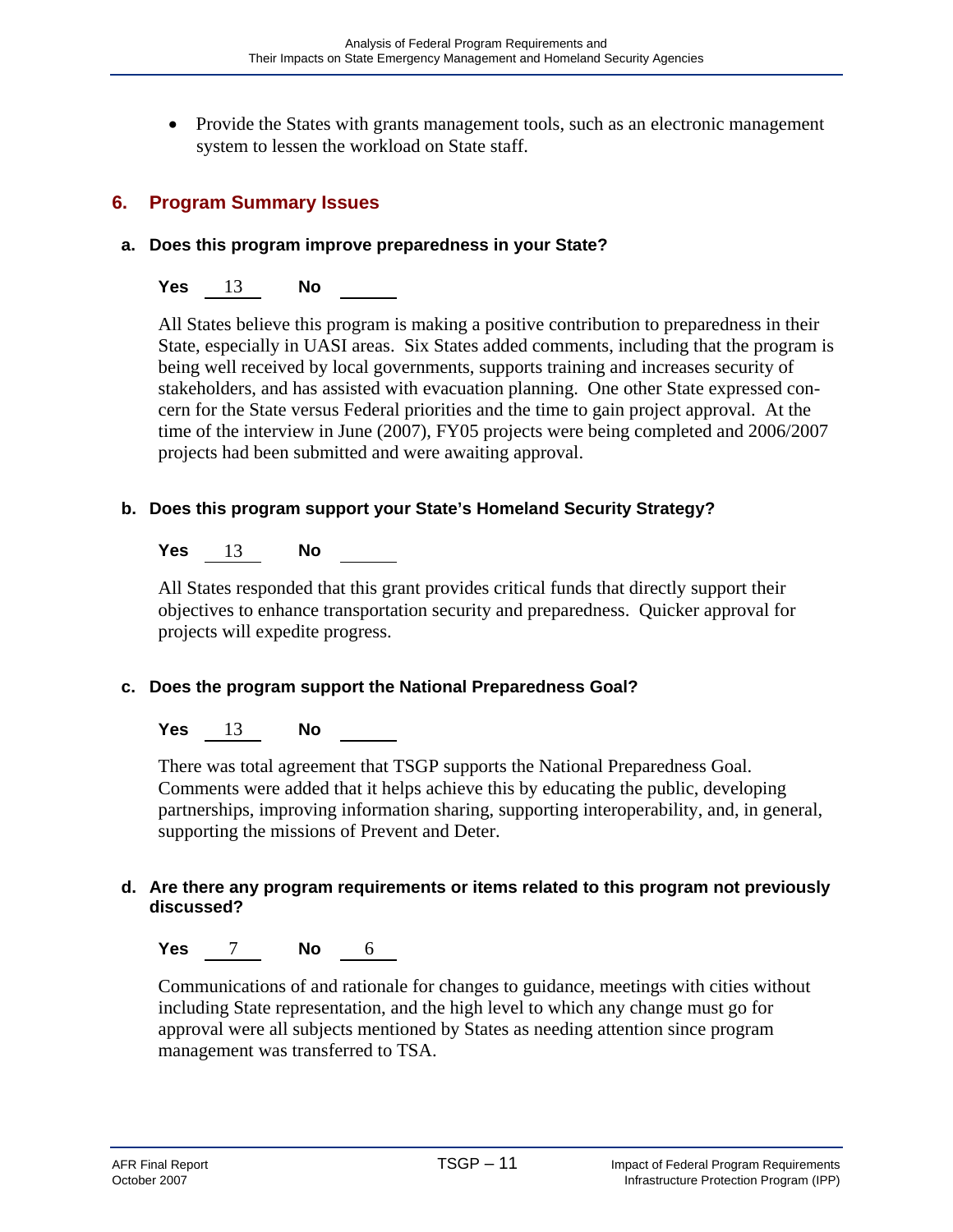#### **e. What recommendations for improvement does the State have for this program?**

The following recommendations were made:

- Provide written, clear, and direct guidance, especially given the change in management structure to TSA. Criteria for scoring and clarification of eligible expenses are needed.
- The SAA should be the applicant and should have some level of authority to approve project modifications, possibly up to 20%, similar to 2005 guidance.
- Develop tools to analyze risk for transit facilities.
- Given demonstrated risk worldwide, it would appear that funding should be more equitably split among air, rail, subway, and bus systems.
- Publish clearer, more substantive guidance on "supplanting." One sub-grantee wanted to "augment" their ongoing efforts, but it was called "supplanting" by DHS staff. We should support, even reward, any "additional" effort by sub-grantees toward established goals and objectives.
- A recommendation was made to operate the port and transit grants in parallel and roll the ferry grant into the ports grant rather than the transit grant as there is more interface between ferry and port operations.
- Manage the grants through G&T, which has more experience and expertise with grants management than TSA.
- The project review process should include the expertise of local operators as well as security professionals at both the State and Federal levels and be consistent with State Strategies.

### **f. Has the State identified any other requirements from Federal agencies other than DHS and FEMA that can be associated with or related to this program?**

There are obvious roles and interface with TSA, USCG, the Federal Transit Administration, and Amtrak.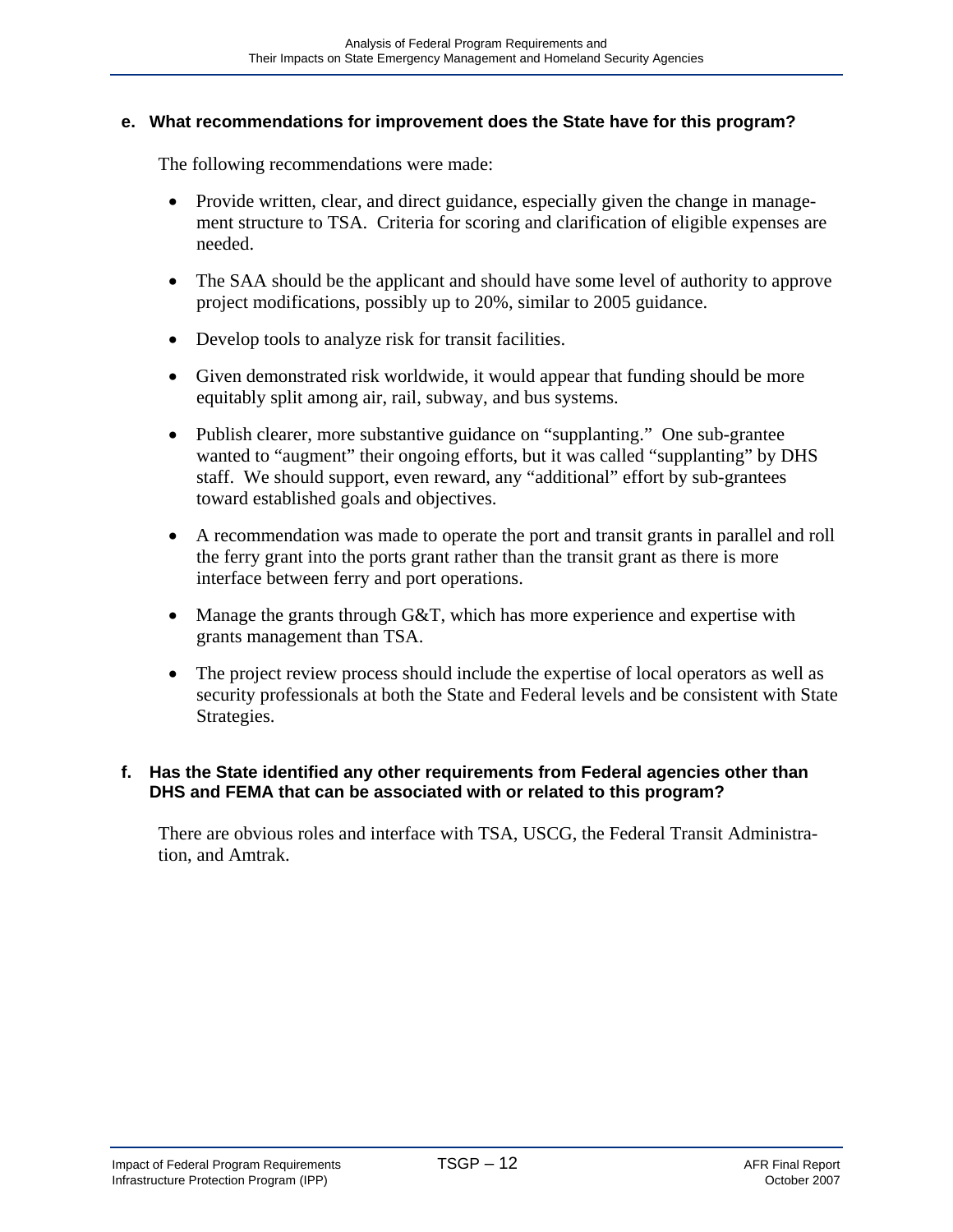# **TSGP PROGRAM Y/N COUNT SUMMARY WORKSHEET**

|     |                                                                                                  | <b>Summary</b> |                |                |                | <b>Small States</b><br>(8 Sites Surveyed) |                |              |                | <b>Medium States</b><br>(7 Sites Surveyed) |                |     |                | <b>Large States</b><br>(5 Sites Surveyed) |                |              |                |
|-----|--------------------------------------------------------------------------------------------------|----------------|----------------|----------------|----------------|-------------------------------------------|----------------|--------------|----------------|--------------------------------------------|----------------|-----|----------------|-------------------------------------------|----------------|--------------|----------------|
|     | AFR Impact/Response (Template 3) Y/N Criteria                                                    | <b>Yes</b>     | <b>No</b>      | N/A            | U              | <b>Yes</b>                                | <b>No</b>      | N/A          | U              | <b>Yes</b>                                 | <b>No</b>      | N/A | $\mathbf{U}$   | <b>Yes</b>                                | <b>No</b>      | N/A          | $\mathbf{U}$   |
| 10. | <b>Reporting Requirements</b>                                                                    |                |                |                |                |                                           |                |              |                |                                            |                |     |                |                                           |                |              |                |
| А.  | Is the frequency of the reporting requirements a concern of the State?                           | $\overline{2}$ | 10             |                | -1             | $\mathbf{0}$                              | $\overline{2}$ |              | $\pmb{0}$      | $\overline{2}$                             | 3              |     | $\mathbf{1}$   | $\mathbf{0}$                              | $\sqrt{5}$     |              | $\overline{0}$ |
| C.  | Are there any unnecessary reporting requirements?                                                | 6              | 6              |                | $\overline{1}$ | $\overline{0}$                            | $\overline{2}$ |              | $\mathbf{0}$   | $\overline{4}$                             |                |     | $\overline{1}$ | $\overline{2}$                            | 3              |              | $\mathbf{0}$   |
| Е.  | Are any of these reporting requirements covered in other Federal Program<br>requirements?        | 3              | 9              |                | -1             | $\mathbf{0}$                              | $\overline{2}$ | $\mathbf{0}$ |                | $\mathbf{3}$                               | $\overline{2}$ |     | $\mathbf{1}$   | $\mathbf{0}$                              | 5              |              | $\mathbf{0}$   |
| G.  | Is the electronic reporting submittal process for this program a concern?                        | 5              | $\overline{7}$ |                | -1             | $\mathbf{0}$                              | 2              |              | $\mathbf{0}$   | $\mathbf{3}$                               | $\overline{2}$ |     | $\overline{1}$ | $\overline{2}$                            | 3              |              | $\mathbf{0}$   |
| 11. | Are Timeline Requirements acceptable for submitting:                                             |                |                |                |                |                                           |                |              |                |                                            |                |     |                |                                           |                |              |                |
| А.  | The application for this program?                                                                |                | 8              |                | 0              | $\overline{1}$                            | 1              |              | $\mathbf 0$    | $\mathbf{1}$                               | 5              |     | $\mathbf{0}$   | $\mathbf{3}$                              | $\overline{2}$ |              | $\mathbf{0}$   |
| C.  | Investment Justification plan?                                                                   | 6              | 5              | $\overline{2}$ | $\mathbf 0$    | $\overline{2}$                            | $\mathbf{0}$   | $\Omega$     | $\mathbf{0}$   | $\overline{2}$                             | 3              | 1   | $\overline{0}$ | $\overline{2}$                            | $\overline{2}$ | $\mathbf{1}$ | $\mathbf 0$    |
| Е.  | Financial reporting?                                                                             | 12             | 0              |                |                | $\overline{2}$                            | $\overline{0}$ |              | $\mathbf{0}$   | $\overline{5}$                             | $\overline{0}$ |     | $\mathbf{1}$   | 5                                         | $\mathbf{0}$   |              | $\overline{0}$ |
| G.  | Program reporting?                                                                               |                | 1              |                |                | $\overline{2}$                            | $\Omega$       |              | $\overline{0}$ | $5\phantom{.0}$                            | $\Omega$       |     |                | $\overline{4}$                            |                |              | $\Omega$       |
| 12. | Is the Grant Guidance:                                                                           |                |                |                |                |                                           |                |              |                |                                            |                |     |                |                                           |                |              |                |
| А.  | Too lengthy?                                                                                     | 1              | 12             |                | 0              | $\mathbf{0}$                              | $\overline{2}$ |              | $\mathbf{0}$   | $\mathbf{0}$                               | 6              |     | $\mathbf 0$    | 1                                         | 4              |              | $\mathbf{0}$   |
| C.  | Understandable?                                                                                  | 8              | 5              |                | $\mathbf 0$    | $\overline{2}$                            | $\Omega$       |              | $\mathbf{0}$   | $\mathbf{3}$                               | 3              |     | $\Omega$       | 3                                         | $\overline{2}$ |              | $\Omega$       |
| Е.  | Consistent?                                                                                      |                | $\overline{7}$ |                | 0              | $\overline{1}$                            |                |              | $\mathbf{0}$   | 3                                          | 3              |     | $\mathbf{0}$   | $\overline{2}$                            | 3              |              | $\Omega$       |
| G.  | Timely?                                                                                          |                | $\overline{7}$ |                |                | 1                                         | $\Omega$       |              | 1              | 3                                          | 3              |     | $\Omega$       | $\mathbf{1}$                              | 4              |              | $\Omega$       |
| 13. | <b>Grant Approval Process:</b>                                                                   |                |                |                |                |                                           |                |              |                |                                            |                |     |                |                                           |                |              |                |
| А.  | Do you have any concerns regarding the length of the Grant approval process?                     | 3              | 10             |                | 0              | 1                                         |                |              | $\mathbf{0}$   | $\overline{0}$                             | 6              |     | $\mathbf{0}$   | $\overline{2}$                            | 3              |              | $\mathbf 0$    |
| C.  | Is used, is the Peer Review an acceptable process?                                               | $\sqrt{5}$     | $\mathsf 3$    |                | 5              | $\overline{1}$                            |                |              | $\pmb{0}$      | $\overline{3}$                             | $\overline{0}$ |     | $\mathbf{3}$   | $\mathbf{1}$                              | $\sqrt{2}$     |              | $\overline{2}$ |
| 14. | <b>Resource Requirements:</b>                                                                    |                |                |                |                |                                           |                |              |                |                                            |                |     |                |                                           |                |              |                |
| Е.  | Are additional non-personnel resources needed to accomplish this program?                        |                | 9              |                | $\mathbf 0$    | 1                                         |                |              | $\pmb{0}$      | $\overline{2}$                             | $\overline{4}$ |     | $\mathbf{0}$   |                                           | $\overline{4}$ |              | $\overline{0}$ |
| 15. | <b>Program Summary Issues:</b>                                                                   |                |                |                |                |                                           |                |              |                |                                            |                |     |                |                                           |                |              |                |
| А.  | Does this program improve preparedness in your State?                                            | 13             | 0              |                | $\mathbf 0$    | $\overline{2}$                            | $\overline{0}$ |              | $\mathbf{0}$   | 6                                          | $\mathbf{0}$   |     |                | 5                                         | $\mathbf{0}$   |              | $\overline{0}$ |
| C.  | Does this program support your State's Homeland Security Strategy?                               | 13             | $\mathbf 0$    |                | 0              | $\overline{2}$                            | $\overline{0}$ |              | $\mathbf{0}$   | $6\overline{6}$                            | $\Omega$       |     | $\mathbf{0}$   | 5                                         | $\Omega$       |              | $\Omega$       |
| Е.  | Does this program support the National Preparedness Goal?                                        | 13             | $\Omega$       |                | $\Omega$       | 2                                         | $\Omega$       |              | $\mathbf{0}$   | 6                                          | $\Omega$       |     | $\Omega$       | 5                                         | $\Omega$       |              | $\Omega$       |
| G.  | Are there any program requirements or items related to this program not<br>previously discussed? |                | 6              |                | $\Omega$       | 1                                         | 1              |              | $\mathbf{0}$   | $\overline{2}$                             | 4              |     | $\Omega$       | $\overline{4}$                            | $\mathbf{1}$   |              | $\Omega$       |
|     | <b>TOTALS</b>                                                                                    |                |                | $\mathbf{2}$   | 12             | 21                                        | 16             | $\bf{0}$     | 1              | 59                                         | 45             |     | 9              | 48                                        | 44             | $\mathbf{1}$ | $\overline{2}$ |